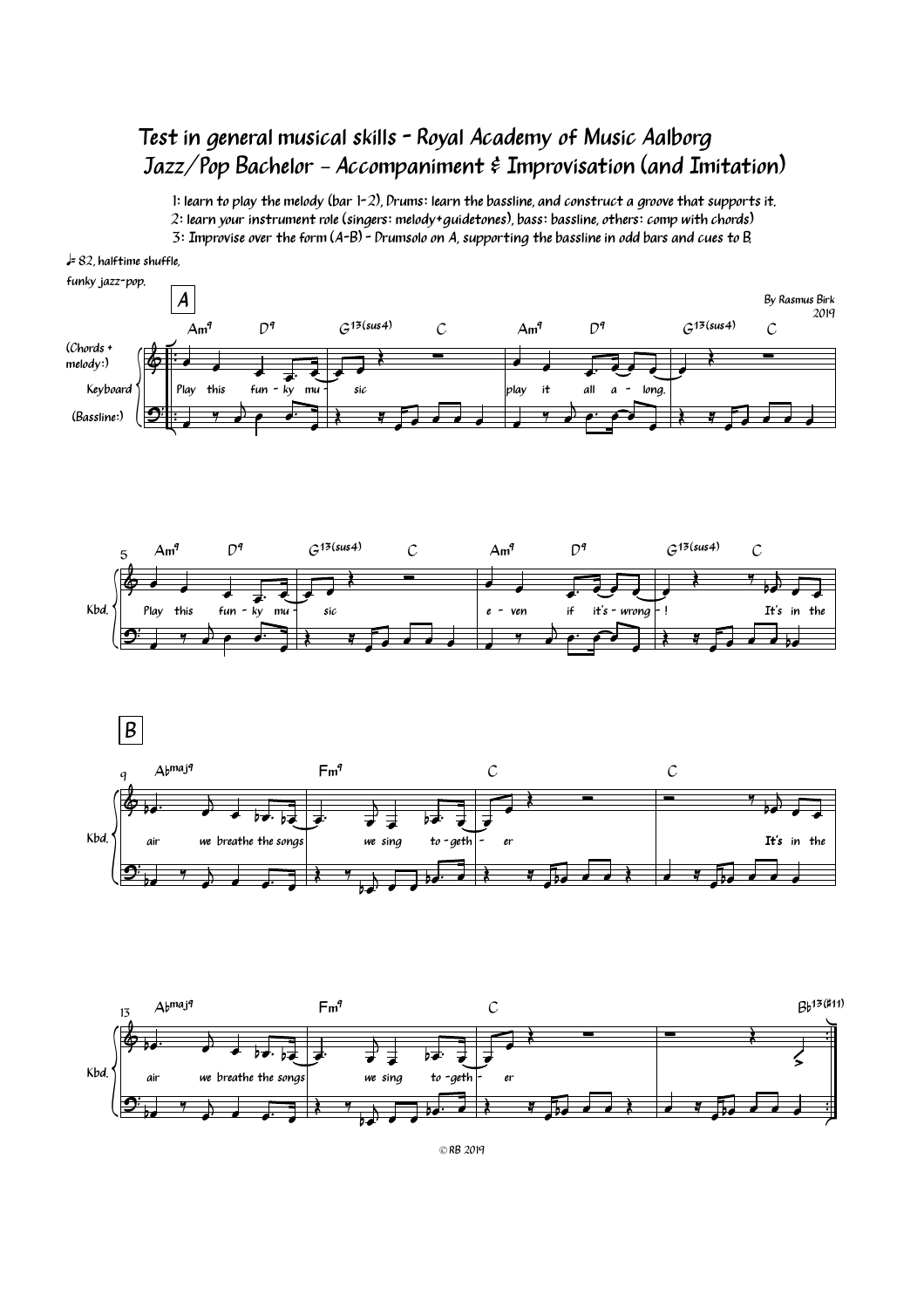Test in general musical skills - Royal Academy of Music Aalborg

Jazz/Pop Bachelor - "Accompaniment & Improvisation"

(By Rasmus Birk 2019)

A:

Play this funky music Play it all along. Play this funky music Even if it's wrong! (It's in the)

B:

Air we breathe, the songs we sing together - It's in the Air we breathe, the songs we sing together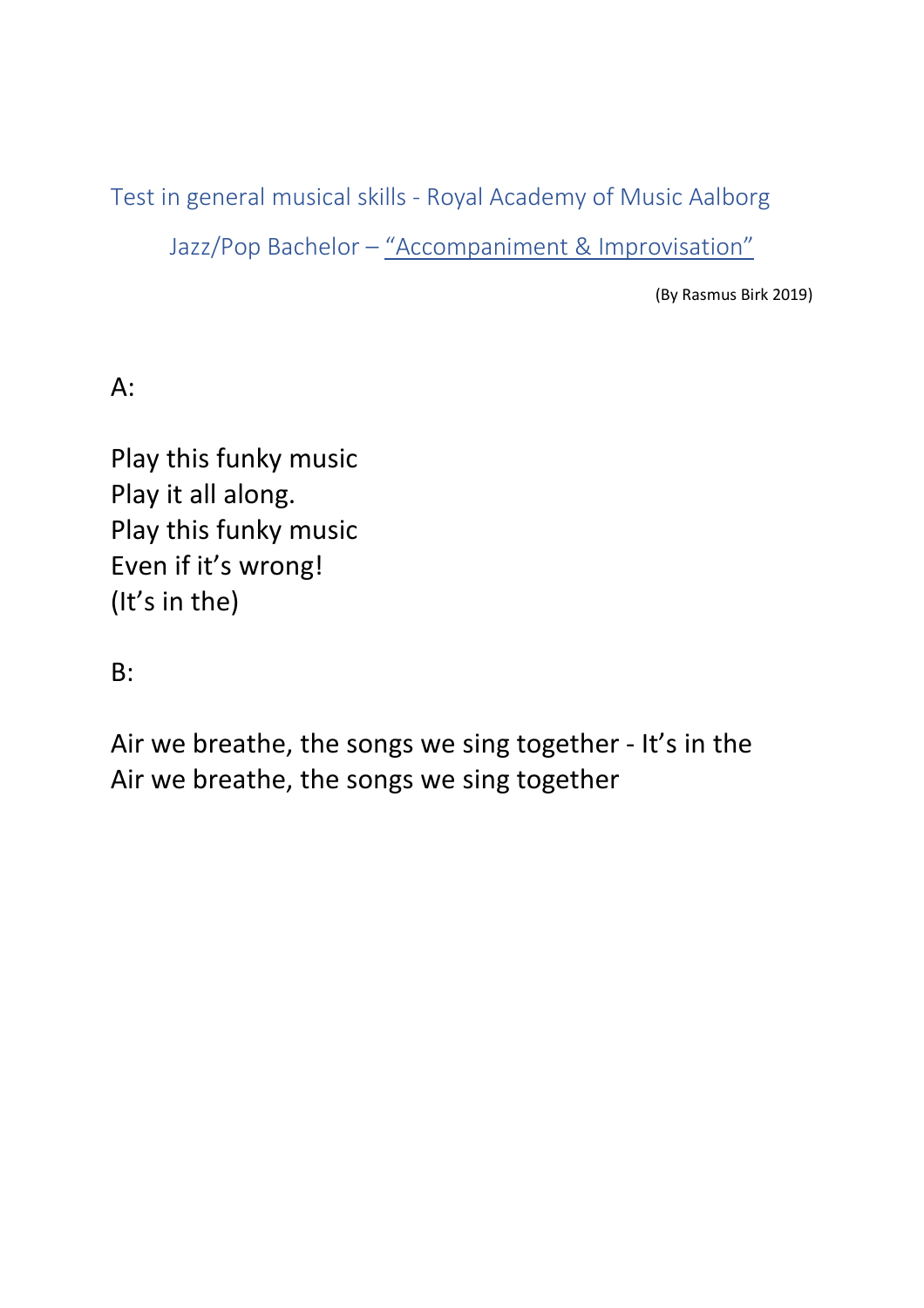

© RB <sup>2019</sup>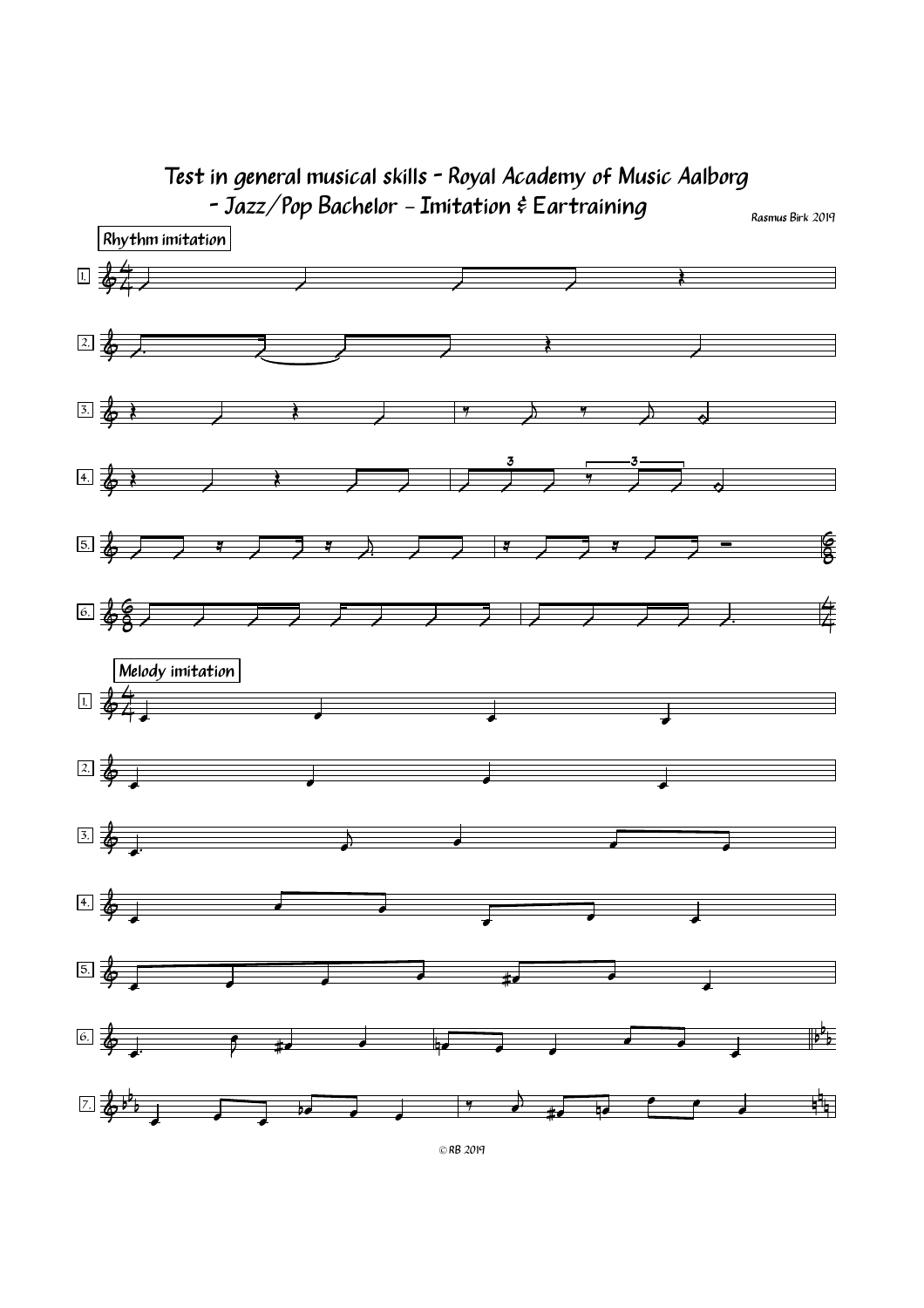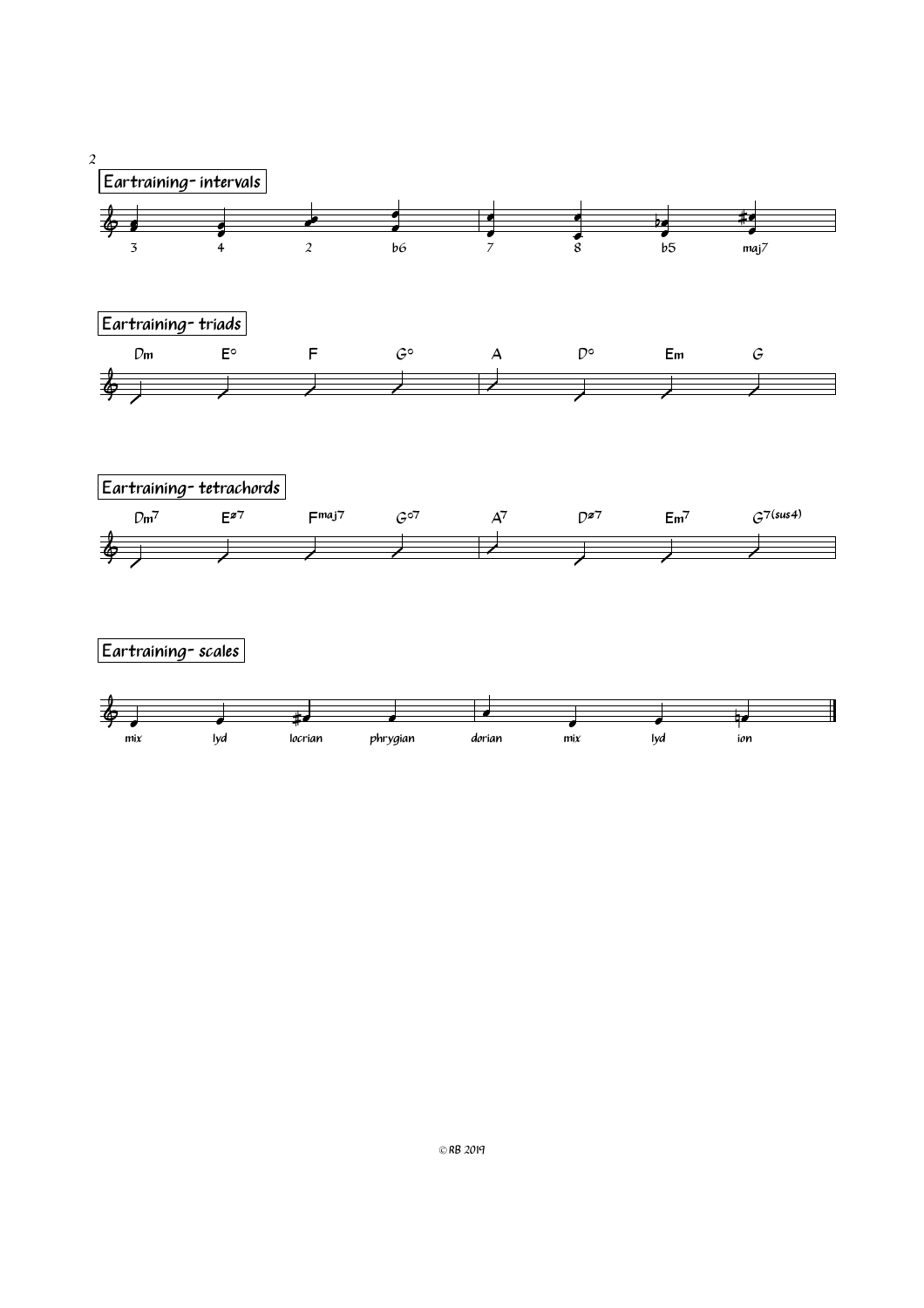## Test in general musical skills - Royal Academy of Music Aalborg Jazz/Pop Bachelor – Prima Vista melody & Piano Chord playing

1: Sing or play melody on piano, or other instrument. 2: Play chords on the piano - groove and tempo of own choice.